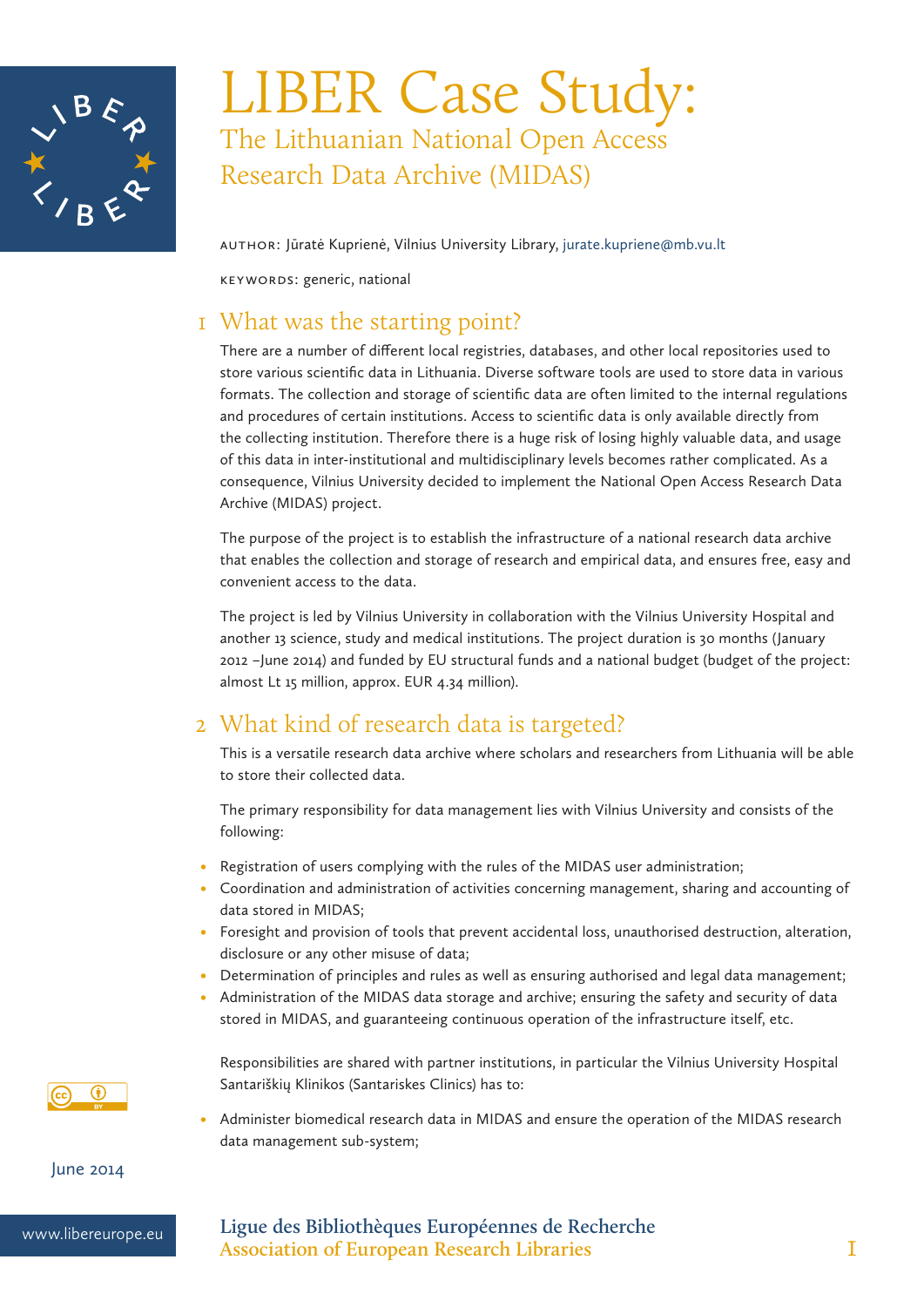

- Ensure safe and secure biomedical research data administration by implementing organisational, technical, technological and methodological tools;
- Foresee and provide tools that prevent accidental loss, unauthorised destruction, alteration, disclosure or any other misuse of biomedical research data;
- • Determine principles and rules as well as ensure authorised and legal biomedical research data management, etc.

In addition, science, study and other research institutions in Lithuania have to

- Administer their own research data by complying with the rules determined by the MIDAS governance institution;
- Ensure safe and secure data administration by implementing organisational, technical, technological and methodological tools;
- Take responsibility and guarantee that administration and disclosure of their own research data are authorised;
- • Also ensure reliability of their own data stored in MIDAS by complying with legal acts under their power of attorney, etc.

Data will cover different subject areas and be preserved in various formats. Research data, its metadata as well as authorship data (if published) are preserved for an indefinite period as long as it is an indispensable part of pursuing MIDAS objectives.

The Vilnius University Hospital Santariškių Klinikos (Santariskes Clinics) will ensure that data stored in the MIDAS are compiled as a logically coherent collection of biomedical information in a database that is anonymised or granted written consent from the patient to allow biomedical research to be conducted, biomedical research data to be administered in MIDAS, and data access for MIDAS users and data reuse in other research projects.

The anonymisation module will ensure that data used in research are immediately modified in such a way that the patient cannot be identified.

Personal data collected in biomedical or other research are preserved until the end of that specific project. After the research is completed, the collected data are anonymised and then preserved for an indefinite period.

# 3 What is the organisational framework?

### **Roles and responsibilities**

The lead institution is Vilnius University while the project partner is the Vilnius University Hospital Santariškių Klinikos (Santariskes Clinics). Further project participants comprise 13 science, study and medical institutions.

Data governance and administration will be managed by Vilnius University; another administrator is the Vilnius University Hospital Santariškių Klinikos (Santariskes Clinics) which is responsible for biomedical data management. The science, study and research institutions in Lithuania are responsible for their own data management.

#### **Policies**

The MIDAS information system policy and data protection for the MIDAS information system policy have already been approved. The development and adoption of other policies will be initiated after the project has been completed. Open access to research outputs is regulated by the Republic of Lithuania Law on Higher Education and Research (Article 45).

The main reasons for archiving / storing data include:

www.libereurope.eu **Ligue des Bibliothèques Européennes de Recherche Association of European Research Libraries** 2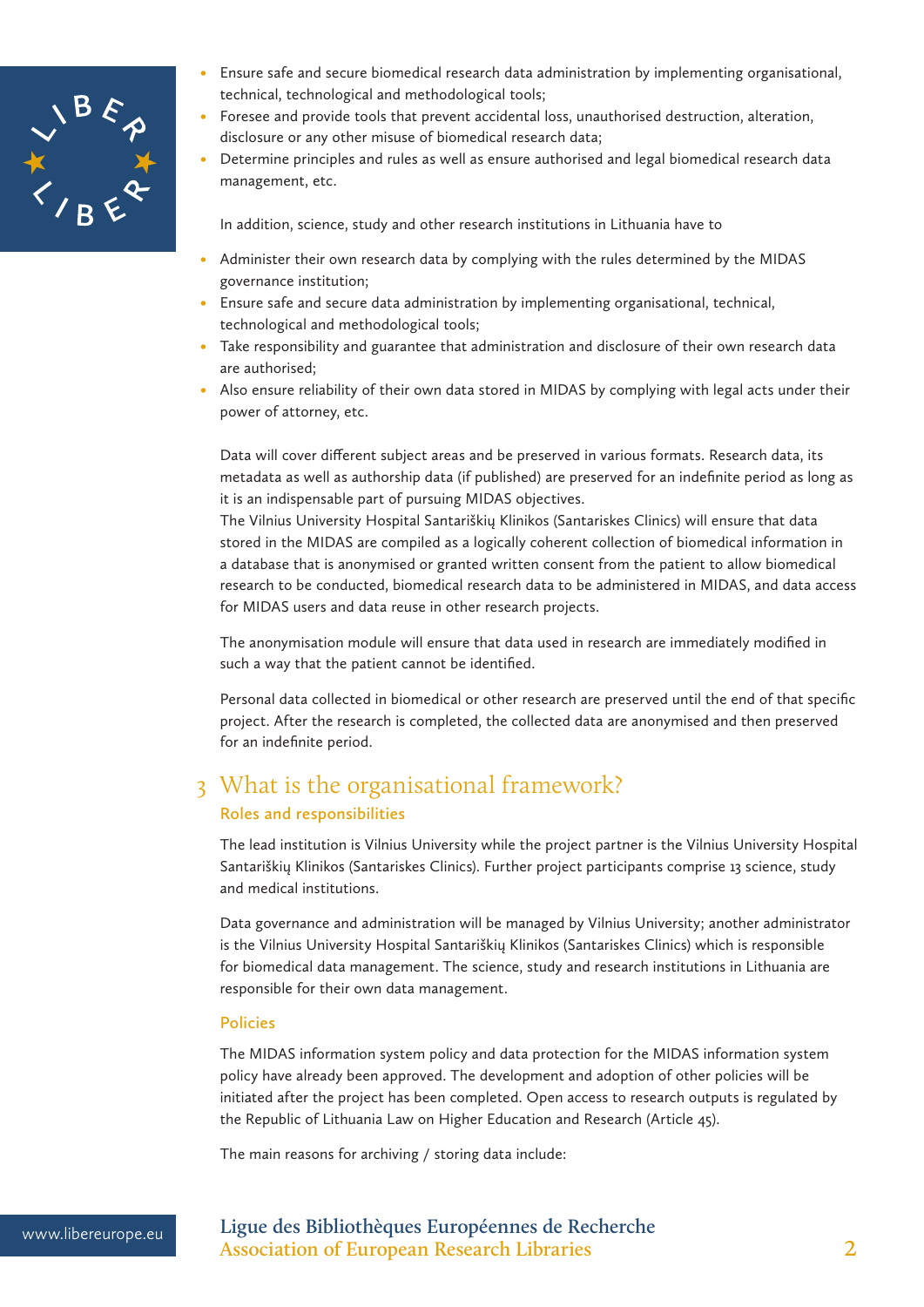

- Guaranteed safety of scientific data and effective sharing among science and study institutions in Lithuania.
- Increased quality of research outputs:

a) Researchers will be able to explore and examine more data;

b) Easier access to research data will involve and encourage more academics and other people to participate in discussions about the accuracy, reliability and relevancy, etc. of scientific results

Increased efficiency of research performance:

a) Researchers will be prevented from duplicating work in terms of research data collection; b) Time and material resources will be saved while collecting the same type of data from different institutions;

c) Time and material resources will be saved significantly by collecting data preserved in medical institutions and providing virtual access with no special software or hardware requirements.

• Increased variety of research outputs:

a) Easier access to data will foster research that is unrealisable or economically unviable in practice due to time constraints and other resources for data collection.

b) Scholars, PhD students and others will have an interest in creating original and exclusive papers by formulating more diverse aims and objectives.

• Increased quality of education:

a) Lecturers, associate professors and professors will have more options to exploit the newest and most relevant data as well as be more informed while sharing knowledge and giving assignments to students.

Information infrastructure tools will be developed and implemented in MIDAS to ensure that scholarly communication flows smoothly. Scholarly communication is taken to mean communication among researchers as well as information sharing between science institutions and the dissemination of scholarly outputs both nationally and globally.

Services and tools implemented in MIDAS will allow users to measure and analyse research data that are uploaded to the archive.

MIDAS will provide virtual services for researchers and other participants in the education process that lead to more effective and higher-quality research. Users will be able to register, find and cite data, search for other infrastructures or tools which provide data archiving services and then use them. They will also be able to share or integrate data and tools into any other science and study infrastructures.

It is planned that MIDAS will work as an open access archive for research data, but discussions concerning licensing issues are still taking place. In addition, (open) data sharing is actively promoted. The publicity programme include tools such as a permanent information stand, articles in scholarly journals and science magazines, a web banner, national seminars for researchers across various fields of science, a national large-scale conference presenting the archive, an e-publication containing detailed information, etc.

# 4 What kind of support services are provided to researchers?

The needs assessment was carried out in 2010 before starting the project. Science institutions were asked to fill in a survey about existing practices in research data collection; the type of data they collect, the kind of software they use; whether or not they are satisfied with the current situation.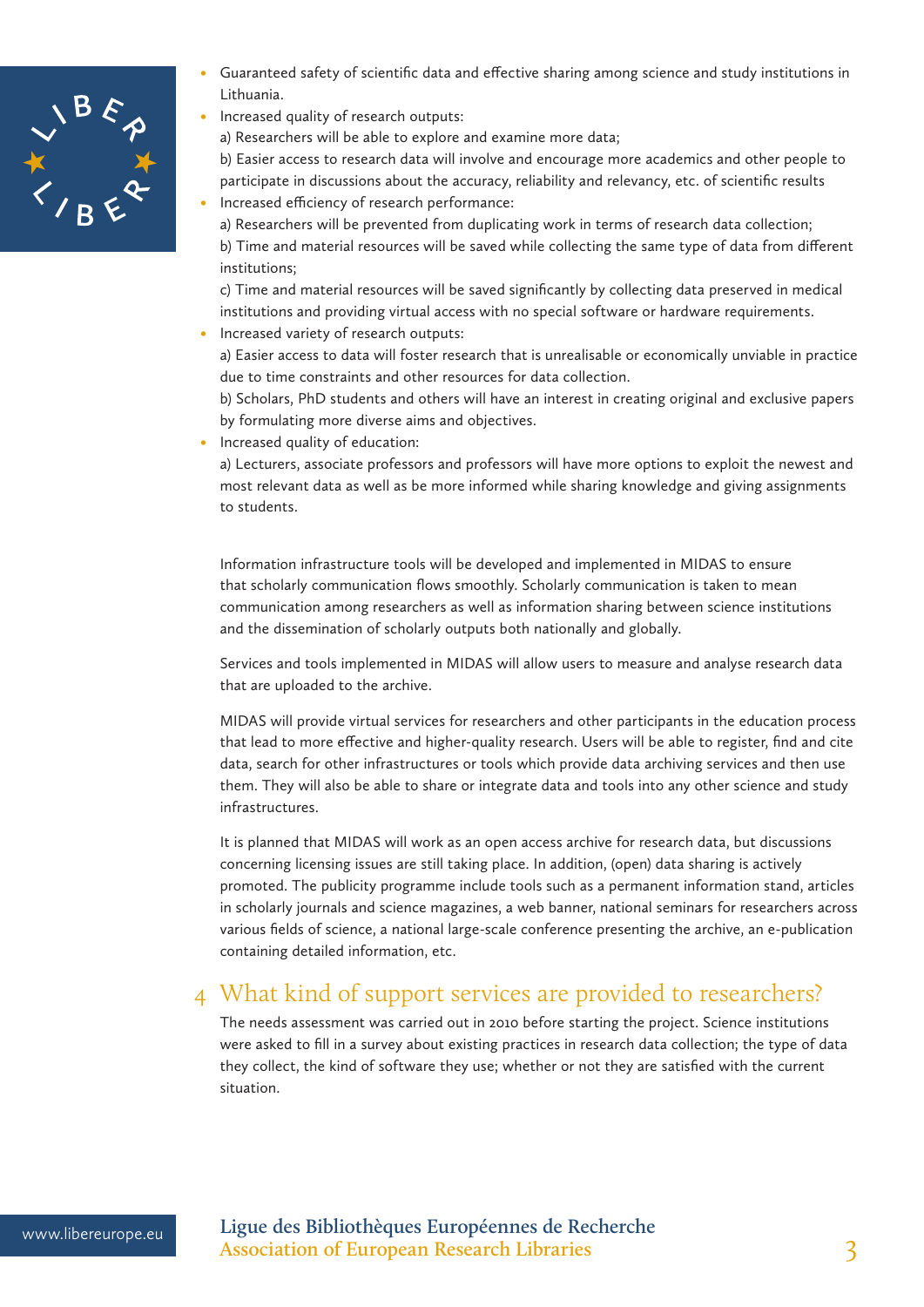

During the system design process in 2012, a similar survey was conducted again but this time was designed to determine the needs of potential users of MIDAS (15 institutions).

Meetings/discussions with researchers were also held during the system design process.

Furthermore, national seminars are planned for researchers across various fields of science by the end of the project, a national large-scale conference will be held to present the archive, and an e-publication containing detailed information will be issued, etc.

The research data archive MIDAS is intimately related to the Lithuanian Academic e-Library (eLABa) and its current project addressing the creation and development of eLABa integral services. The communication between eLABa and MIDAS systems is one of the activities included in the LITMIS programme (The Development of Lithuanian Information Infrastructure for Science and Studies in 2013-2015).

Training for librarians is not available at the moment.

### 5 What kind of infrastructure is provided?

The main focus lies on data storage, data analysis, and the re-use and preservation of data. There are plans to use open-source technologies (though it is not easy to provide a clear answer because the project is still ongoing).

The MIDAS portal will provide one-stop access to archive materials and offer all users full functionality of the front-office. The MIDAS services will be accessible to recipients through a single, central portal containing a registration form, an information search box, the option to group and sort search results and download files. In addition, the MIDAS platform will support analytical tools.

Access conditions have not yet been specified but there are plans to make it an open system where certain services depend on the level of authorisation.

Interoperability with other repositories/archives will be taken into account and implemented in a final product. A created archive should be capable of communicating and exchanging data with other systems because of applied standards such as the OAI-PMH mechanism and WS-I specifications. Furthermore, a possibility of sitemap integration into the MIDAS portal will be realised to ensure interoperability with the most popular search engines – Google Scholar, Bing and Yahoo.

### 6 What have you learned so far? What's next?

Designing and creating data archives is usually very expensive, time-consuming and demanding work. Sufficient financial and human resources should be gathered and guaranteed in advance.

Things to keep in mind:

- Be aware of scholars', researchers', and institutions' interests and needs;
- Have a team of well-qualified and competent specialists available;
- Plan properly and follow deadlines.

Create an archive, load it with data, maintain and keep developing; create a legal framework; become part of the electronic infrastructure in Lithuania where all researchers can manage their scholarly outputs, projects, research data.

#### **Further information**

Contact: Prof. Dr. Habil. Gintautas Dzemyda (Project Manager), Director of Vilnius University Institute of Mathematics and Informatics, e-mail: gintautas.dzemyda@mii.vu.lt

www.libereurope.eu **Ligue des Bibliothèques Européennes de Recherche Association of European Research Libraries** 4